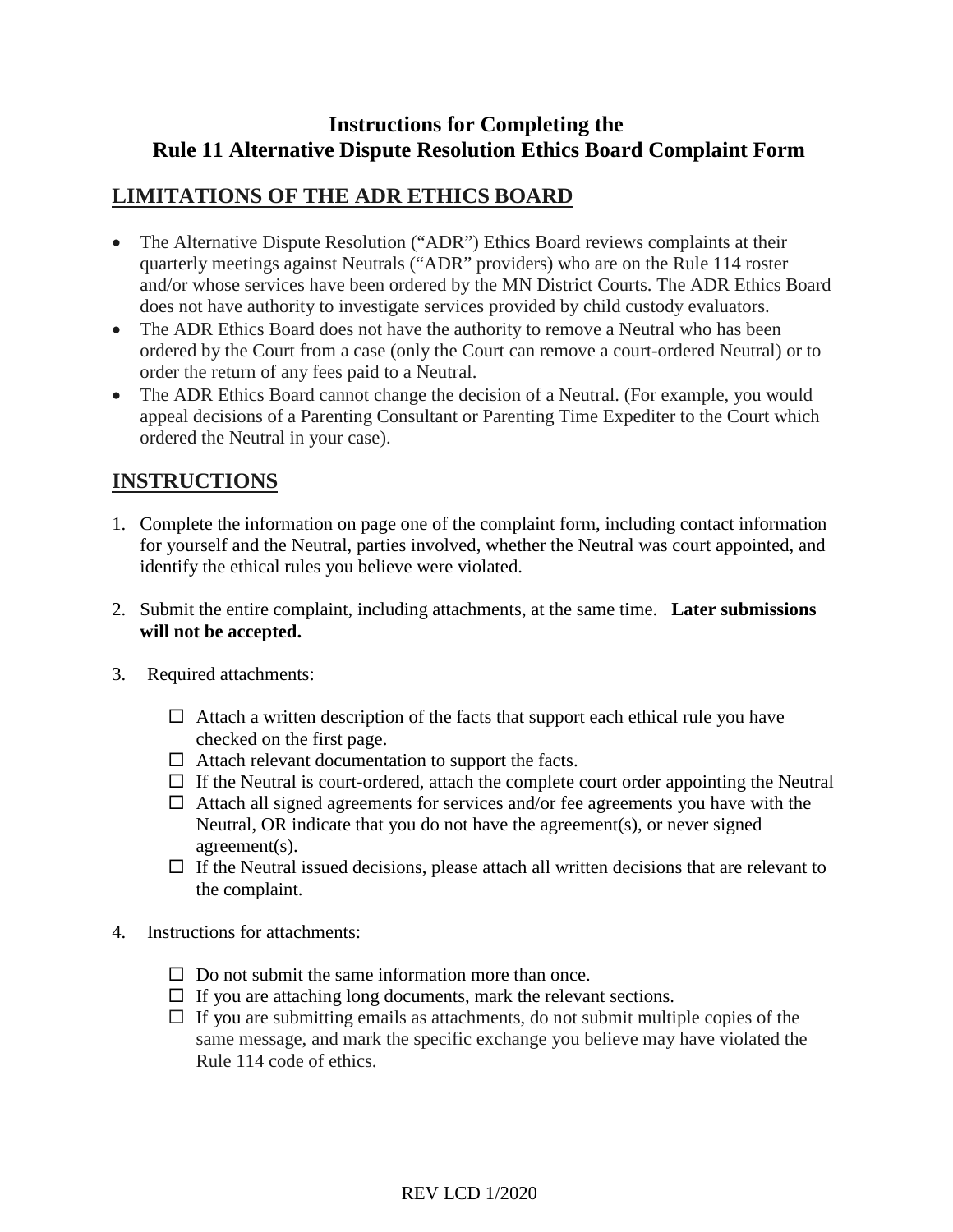- $\Box$  If you are attaching more than five (5) documents, provide a numbered list of the attachments, including title, date, and a very brief description of the relevance of this attachment to your ethics complaint.
- 5. If your written description and attachments totals more than ten pages, please summarize your concerns on the Complaint Form (if not, leave it blank).
- 6. Be sure to sign and date the Complaint Form.
- 7. Submit your complaint to the address or email address at the bottom of the form. If you are submitting by email, please put all documents into one (1) file.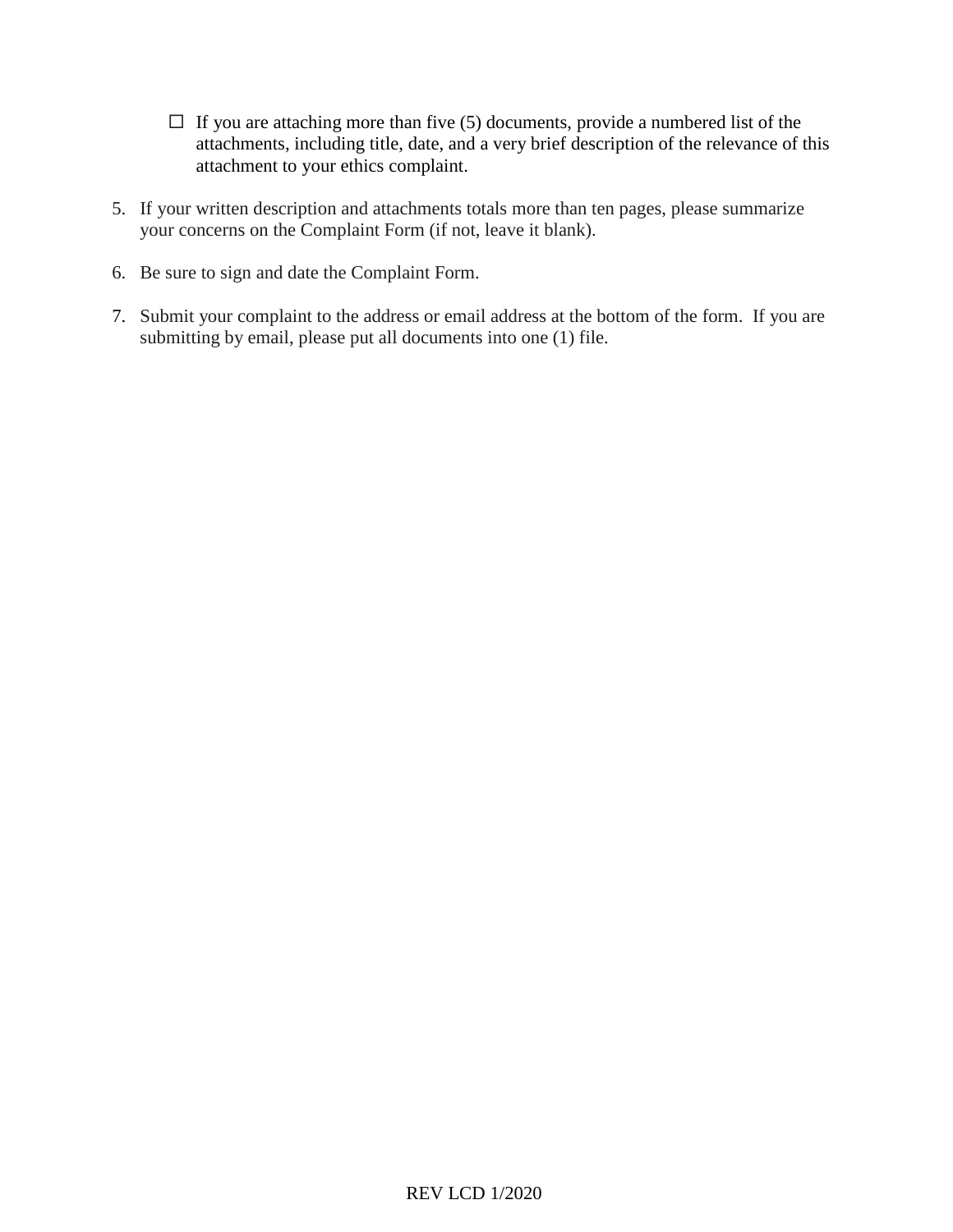# **Rule 114 Alternative Dispute Resolution Ethics Complaint Form**

## **Complainant Contact Information**

|                                                                                                                                                                                                      |                                                                                                                                                                            | Name: First Middle Last                                                                                                                                                                                                             |  |                |                      |                                                                                                        |  |
|------------------------------------------------------------------------------------------------------------------------------------------------------------------------------------------------------|----------------------------------------------------------------------------------------------------------------------------------------------------------------------------|-------------------------------------------------------------------------------------------------------------------------------------------------------------------------------------------------------------------------------------|--|----------------|----------------------|--------------------------------------------------------------------------------------------------------|--|
|                                                                                                                                                                                                      |                                                                                                                                                                            |                                                                                                                                                                                                                                     |  |                |                      |                                                                                                        |  |
|                                                                                                                                                                                                      |                                                                                                                                                                            | Address: No. 1996. The Second Second Second Second Second Second Second Second Second Second Second Second Second Second Second Second Second Second Second Second Second Second Second Second Second Second Second Second Sec      |  | City           | State                | Zip Code                                                                                               |  |
|                                                                                                                                                                                                      |                                                                                                                                                                            |                                                                                                                                                                                                                                     |  |                |                      |                                                                                                        |  |
|                                                                                                                                                                                                      |                                                                                                                                                                            |                                                                                                                                                                                                                                     |  |                |                      |                                                                                                        |  |
|                                                                                                                                                                                                      |                                                                                                                                                                            |                                                                                                                                                                                                                                     |  |                |                      |                                                                                                        |  |
|                                                                                                                                                                                                      |                                                                                                                                                                            | <b>Neutral Contact Information</b>                                                                                                                                                                                                  |  |                |                      |                                                                                                        |  |
|                                                                                                                                                                                                      |                                                                                                                                                                            |                                                                                                                                                                                                                                     |  |                |                      |                                                                                                        |  |
|                                                                                                                                                                                                      |                                                                                                                                                                            |                                                                                                                                                                                                                                     |  |                |                      |                                                                                                        |  |
|                                                                                                                                                                                                      |                                                                                                                                                                            |                                                                                                                                                                                                                                     |  |                |                      |                                                                                                        |  |
|                                                                                                                                                                                                      |                                                                                                                                                                            | Address: <u>Address</u> and the contract of the contract of the contract of the contract of the contract of the contract of the contract of the contract of the contract of the contract of the contract of the contract of the con |  |                |                      |                                                                                                        |  |
|                                                                                                                                                                                                      |                                                                                                                                                                            |                                                                                                                                                                                                                                     |  | City           |                      | State Zip Code                                                                                         |  |
|                                                                                                                                                                                                      |                                                                                                                                                                            |                                                                                                                                                                                                                                     |  |                |                      |                                                                                                        |  |
|                                                                                                                                                                                                      |                                                                                                                                                                            |                                                                                                                                                                                                                                     |  |                |                      |                                                                                                        |  |
|                                                                                                                                                                                                      | <b>Basis for Complaint</b>                                                                                                                                                 |                                                                                                                                                                                                                                     |  |                |                      |                                                                                                        |  |
|                                                                                                                                                                                                      |                                                                                                                                                                            |                                                                                                                                                                                                                                     |  |                |                      |                                                                                                        |  |
|                                                                                                                                                                                                      |                                                                                                                                                                            |                                                                                                                                                                                                                                     |  |                |                      |                                                                                                        |  |
|                                                                                                                                                                                                      |                                                                                                                                                                            |                                                                                                                                                                                                                                     |  |                |                      |                                                                                                        |  |
|                                                                                                                                                                                                      |                                                                                                                                                                            |                                                                                                                                                                                                                                     |  |                |                      |                                                                                                        |  |
|                                                                                                                                                                                                      |                                                                                                                                                                            | Was the Neutral court appointed? $\Box$ Yes                                                                                                                                                                                         |  | N <sub>0</sub> |                      |                                                                                                        |  |
|                                                                                                                                                                                                      |                                                                                                                                                                            |                                                                                                                                                                                                                                     |  |                |                      |                                                                                                        |  |
|                                                                                                                                                                                                      |                                                                                                                                                                            | Please check the rules that you believe have been violated:                                                                                                                                                                         |  |                | and the state of the |                                                                                                        |  |
|                                                                                                                                                                                                      |                                                                                                                                                                            |                                                                                                                                                                                                                                     |  |                |                      | $\Box$ Rule I. Impartiality: The Neutral did not conduct the ADR process in an impartial manner.       |  |
|                                                                                                                                                                                                      |                                                                                                                                                                            |                                                                                                                                                                                                                                     |  |                |                      | $\Box$ Rule II. Conflicts of Interest: The Neutral failed to disclose conflicts of interest (e.g., the |  |
| Neutral had a direct or indirect financial or personal interest in the ADR process or the Neutral<br>had a current or past professional and/or personal relationship with either of the parties). OR |                                                                                                                                                                            |                                                                                                                                                                                                                                     |  |                |                      |                                                                                                        |  |
|                                                                                                                                                                                                      |                                                                                                                                                                            |                                                                                                                                                                                                                                     |  |                |                      |                                                                                                        |  |
|                                                                                                                                                                                                      |                                                                                                                                                                            |                                                                                                                                                                                                                                     |  |                |                      | The Neutral did not withdraw from the process after failing to receive consent from both               |  |
|                                                                                                                                                                                                      | parties.                                                                                                                                                                   |                                                                                                                                                                                                                                     |  |                |                      |                                                                                                        |  |
| ப                                                                                                                                                                                                    |                                                                                                                                                                            |                                                                                                                                                                                                                                     |  |                |                      | <b>Rule III. Competence:</b> The Neutral did not have the necessary qualifications to satisfy the      |  |
|                                                                                                                                                                                                      |                                                                                                                                                                            | reasonable expectations of the parties.                                                                                                                                                                                             |  |                |                      |                                                                                                        |  |
|                                                                                                                                                                                                      | Rule IV. Confidentiality: The Neutral did not maintain confidentiality to the extent provided<br>by Rule 114.08 and 114.10 and any other agreements made with the parties. |                                                                                                                                                                                                                                     |  |                |                      |                                                                                                        |  |
|                                                                                                                                                                                                      |                                                                                                                                                                            |                                                                                                                                                                                                                                     |  |                |                      |                                                                                                        |  |
| Rule V. Quality of the Process: The Neutral knowingly made false statements of law or fact.<br>AND/OR The Neutral did not exert every reasonable effort to expedite the ADR process.                 |                                                                                                                                                                            |                                                                                                                                                                                                                                     |  |                |                      |                                                                                                        |  |
|                                                                                                                                                                                                      |                                                                                                                                                                            |                                                                                                                                                                                                                                     |  |                |                      |                                                                                                        |  |
|                                                                                                                                                                                                      |                                                                                                                                                                            | AND/OR The Neutral was late with written reports, awards, or agreements.                                                                                                                                                            |  |                |                      |                                                                                                        |  |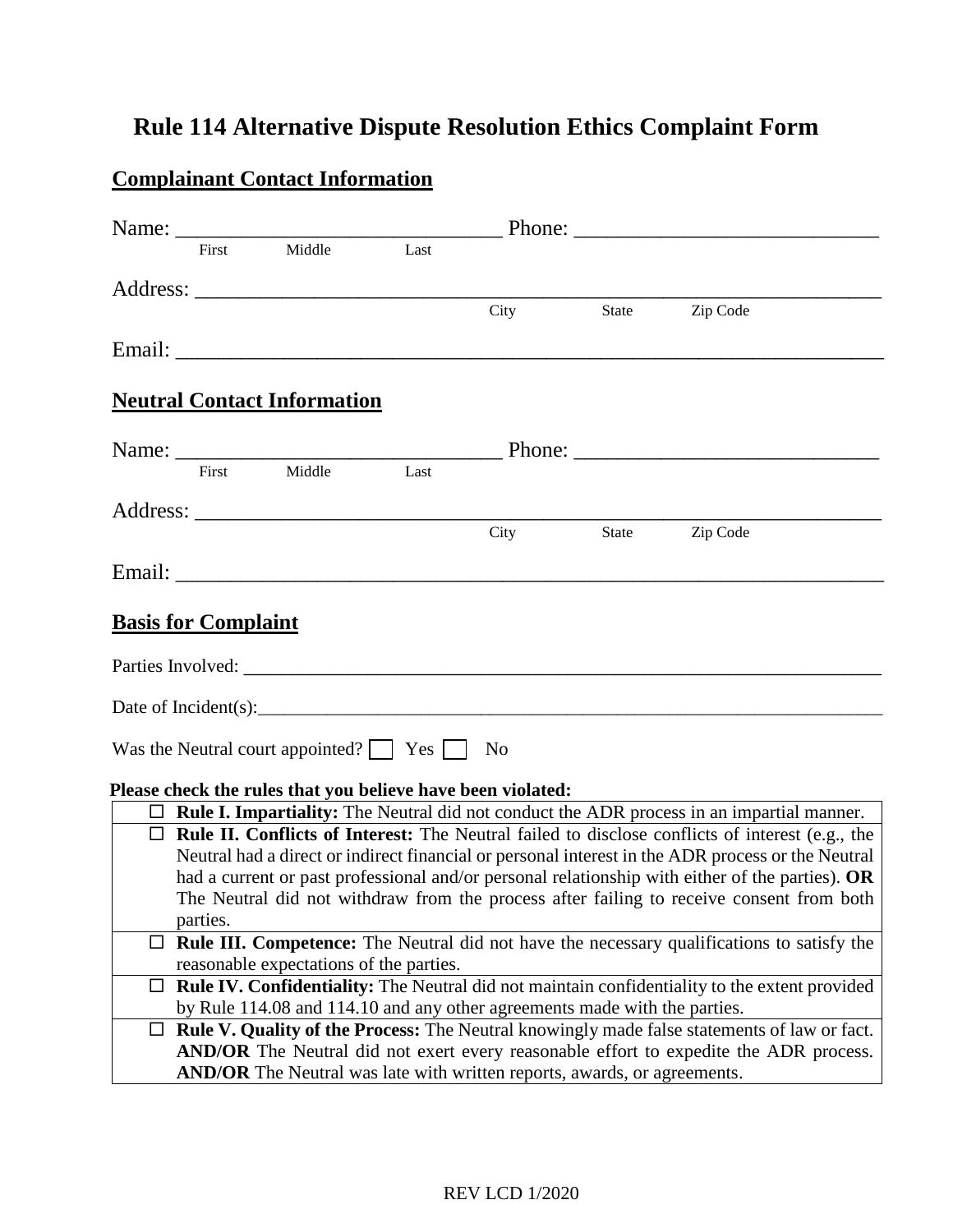- **Rule VI. Advertising and Solicitation:** The Neutral was not truthful in advertising and solicitation for ADR services. **AND/OR** The Neutral advertised as a "qualified" Neutral when s/he was not on the roster. **AND/OR** The Neutral advertised as a "certified" Neutral in Minnesota.
- **Rule VII. Fees:** The Neutral failed to fully disclose and explain the basis of fees to the parties. **AND/OR** The Neutral entered into a fee agreement that was contingent upon the outcome of the process. **AND/OR** The Neutral violated the fee agreement.
- **(This rule only applies to cases where mediation was the ADR process). Mediation Rule I. Self-Determination:** The parties were coerced into an involuntary mediation agreement by the Neutral. **AND/OR** The Neutral required the parties to stay in mediation against the parties' will.

#### **Attach copies of only relevant documents that support the allegations above, including:**

- $\Box$  Court order appointing Neutral
- $\Box$  Relevant written decisions by Neutral that relate to the issues in this complaint
- $\Box$  Fee agreements and/or agreement for services
- $\Box$  Relevant communication between you and the Neutral that relate to the issues in this complaint

#### **If the Neutral was court appointed, be sure to include the following documents with your complaint:**

- $\Box$  Complete court order appointing Neutral
- $\Box$  Fee agreement and/or agreement for services
- $\Box$  Written decisions by Neutral that relate to the issues in this complaint

#### **Please describe the facts that support each provision you have checked on the first page. If your statement and attachments extend past 10 pages, please summarize your complaint below.**

\_\_\_\_\_\_\_\_\_\_\_\_\_\_\_\_\_\_\_\_\_\_\_\_\_\_\_\_\_\_\_\_\_\_\_\_\_\_\_\_\_\_\_\_\_\_\_\_\_\_\_\_\_\_\_\_\_\_\_\_\_\_\_\_\_\_\_\_\_\_\_\_\_\_

\_\_\_\_\_\_\_\_\_\_\_\_\_\_\_\_\_\_\_\_\_\_\_\_\_\_\_\_\_\_\_\_\_\_\_\_\_\_\_\_\_\_\_\_\_\_\_\_\_\_\_\_\_\_\_\_\_\_\_\_\_\_\_\_\_\_\_\_\_\_\_\_\_\_

\_\_\_\_\_\_\_\_\_\_\_\_\_\_\_\_\_\_\_\_\_\_\_\_\_\_\_\_\_\_\_\_\_\_\_\_\_\_\_\_\_\_\_\_\_\_\_\_\_\_\_\_\_\_\_\_\_\_\_\_\_\_\_\_\_\_\_\_\_\_\_\_\_\_

\_\_\_\_\_\_\_\_\_\_\_\_\_\_\_\_\_\_\_\_\_\_\_\_\_\_\_\_\_\_\_\_\_\_\_\_\_\_\_\_\_\_\_\_\_\_\_\_\_\_\_\_\_\_\_\_\_\_\_\_\_\_\_\_\_\_\_\_\_\_\_\_\_\_

\_\_\_\_\_\_\_\_\_\_\_\_\_\_\_\_\_\_\_\_\_\_\_\_\_\_\_\_\_\_\_\_\_\_\_\_\_\_\_\_\_\_\_\_\_\_\_\_\_\_\_\_\_\_\_\_\_\_\_\_\_\_\_\_\_\_\_\_\_\_\_\_\_\_

\_\_\_\_\_\_\_\_\_\_\_\_\_\_\_\_\_\_\_\_\_\_\_\_\_\_\_\_\_\_\_\_\_\_\_\_\_\_\_\_\_\_\_\_\_\_\_\_\_\_\_\_\_\_\_\_\_\_\_\_\_\_\_\_\_\_\_\_\_\_\_\_\_\_

\_\_\_\_\_\_\_\_\_\_\_\_\_\_\_\_\_\_\_\_\_\_\_\_\_\_\_\_\_\_\_\_\_\_\_\_\_\_\_\_\_\_\_\_\_\_\_\_\_\_\_\_\_\_\_\_\_\_\_\_\_\_\_\_\_\_\_\_\_\_\_\_\_\_